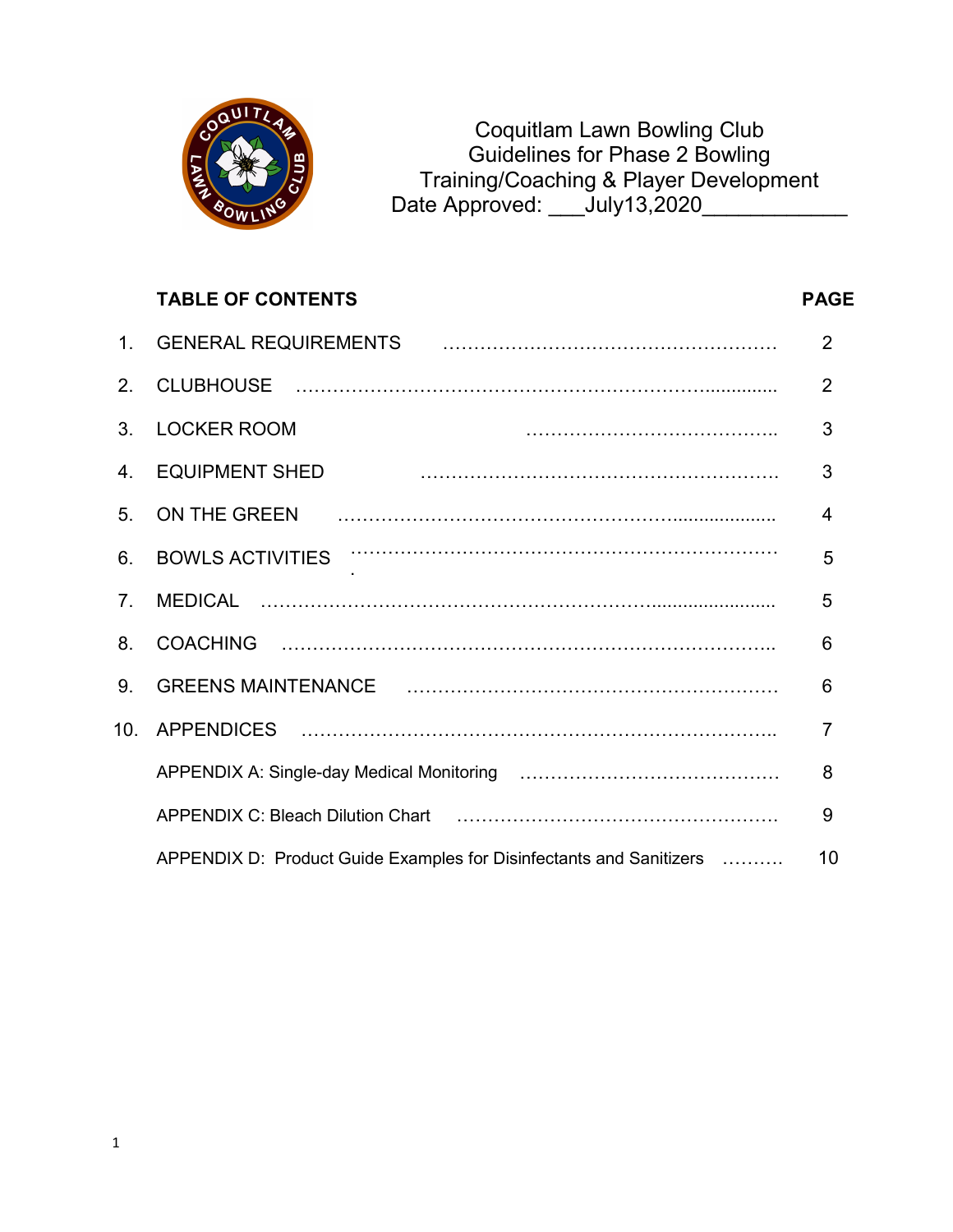## PHASE 2 RETURN TO PLAY (RTP) GUIDELINES

### 1. GENERAL REQUIREMENTS

- 1.1 Club officials or appointed monitors will be responsible for the setting up of Sanitizing Stations (i.e. anti-bacterial sprays, hand soap, and hand sanitizer) at the entrance of all facilities and outside on the Greens.
- 1.2 All club members attending the club grounds and/or clubhouse must read, understand and agree to comply with the enclosed Guidelines.
- 1.3 All club members attending the club grounds must sanitize their hands before (or immediately upon) entering the property.
- 1.4 All club members attending the club grounds and/or clubhouse must complete, date and sign the COVID-19 Symptom Screening Questionnaire prior to entering the clubhouse or using any of the greens or facilities. The Symptom Screening Questionnaire must be completed every time a member enters the property.
- 1.5 All members will remove their bowls and other personal items from the clubhouse and bring them to the club whenever they have booked a practice time. Bring a folding chair if needed.
- 1.6 Only members who have a confirmed booking time for use of the greens will be allowed on the green.
- 1.7 Physical distancing by staying a minimum of two metres away from each other at all times will be practiced.

#### 2. CLUBHOUSE

- 2.1 All surfaces and materials will be disinfected before and after use. This includes the sign in table and door handles of the equipment shed.
- 2.2 Water fountains will be closed. Bowlers should bring their own water in a container marked with their name.
- 2.3 The kitchen will be kept closed until the city allows use. There will be no food or beverages allowed in the clubhouse.
- 2.4 Hand sanitizer and/or disinfectant wipes will be provided in common places.
- 2.5 The clubhouse will be closed until the city allows use. Washroom access only. There will be no use of kitchen facilities for food or refreshment preparation or any other form of gatherings until approved by the city.
- 2.6 Signage will be placed by all entrances and storage facilities outlining the physical distancing guidelines in place, as well as hand-washing recommendations/protocols.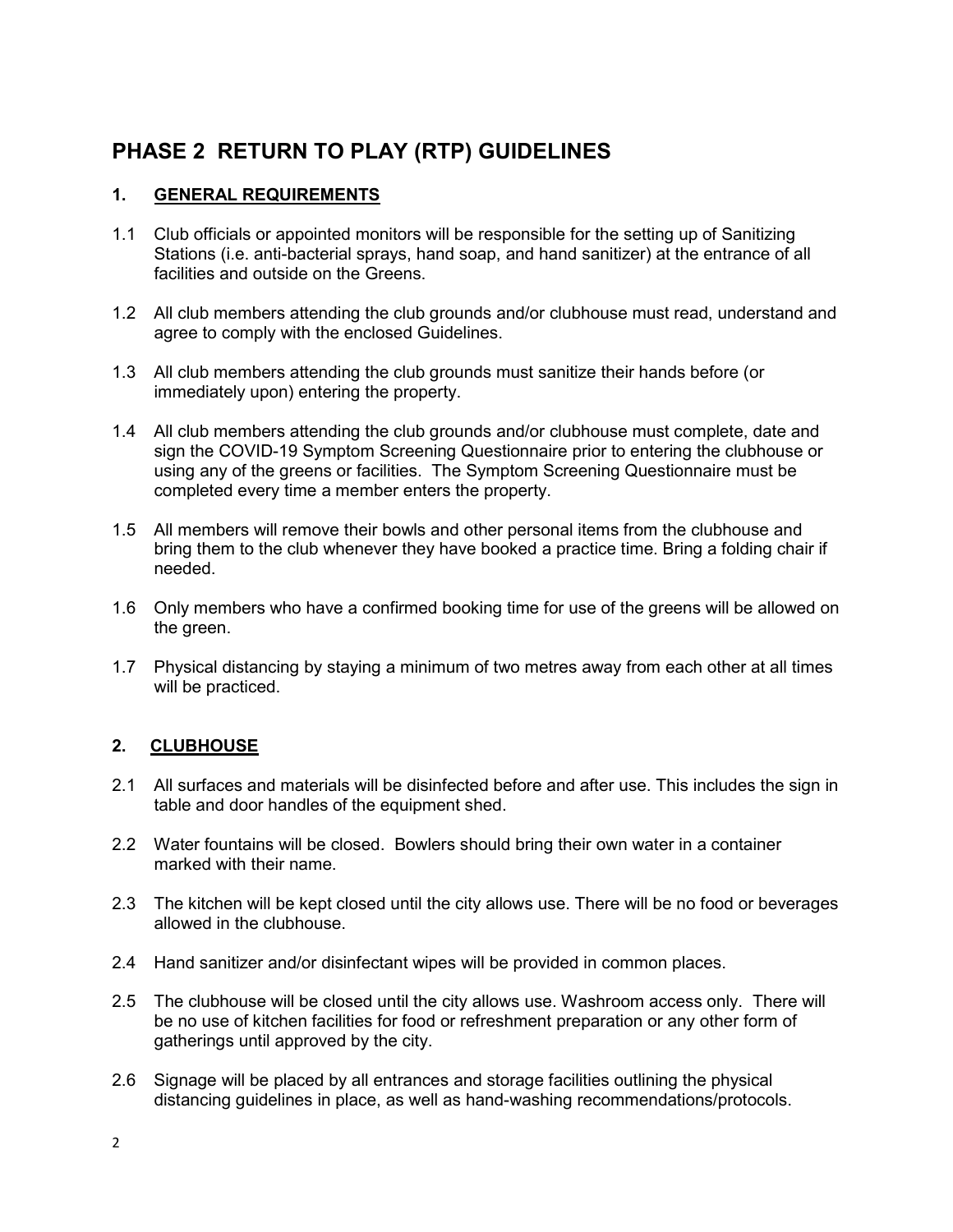- 2.7 Washrooms will be equipped with their own sanitizing stations with limited access for one person at a time.
- 2.8 It is the Occupants responsibility to sanitize the used touched washroom equipment before and after use.
- 2.9 The washrooms will be fully sanitized on a schedule assigned by the city.
- 2.10 Signage will be placed outside the washrooms detailing the entry limitations.
- 2.11 The floor or ground outside washrooms will have two-metre markings for line-ups to enable physical distancing.

#### 3. LOCKER ROOM

- 3.1 All personal items (bowls, shoes, etc.) will be removed from the lockers. The clubhouse will be used only when city permission is granted. The only exceptions are to access the AED in an emergency, or turn on / off the floodlights.
- 3.2 It will be the present occupant's responsibility to sanitize any communal surfaces touched.
- 3.3 Bowls, Lifters, beverage containers and personal equipment will be carried to and from the Green. Beverage containers must be clearly marked with the owner's name.

#### 4. EQUIPMENT SHED

- 4.1 Each bowling day two people will be designated to put out the jacks, mats, rakes and sanitizing supplies for use for the day. No other persons will be allowed in the equipment shed at that time.
- 4.2 A maximum of two people will be allowed in the equipment shed at any one time. All others, needing club bowls, will line up outside, maintaining 2 metre physical distancing.
- 4.3 Persons using club bowls will be responsible for sanitizing them after each use and returning them to the equipment shed.
- 4.4 There will be no gatherings inside the equipment shed.
- 4.5 The equipment shed will have its own Sanitizing Station.
- 4.6 Club rakes and scorecards may be used. Rakes are to be sanitized after use. Towels are to be taken home after each session and washed before bringing them back to the club.
- 4.7 Only club Jacks are to be used during practice and games and will be sanitized after use.
- 4.8 If club bowls are to be used only one person at a time may enter the equipment shed to remove a set of sanitized bowls. This will be done after the jacks and mats have been taken from the shed.
- 4.9 A safety monitor/volunteer will be appointed who will ensure that used bowls are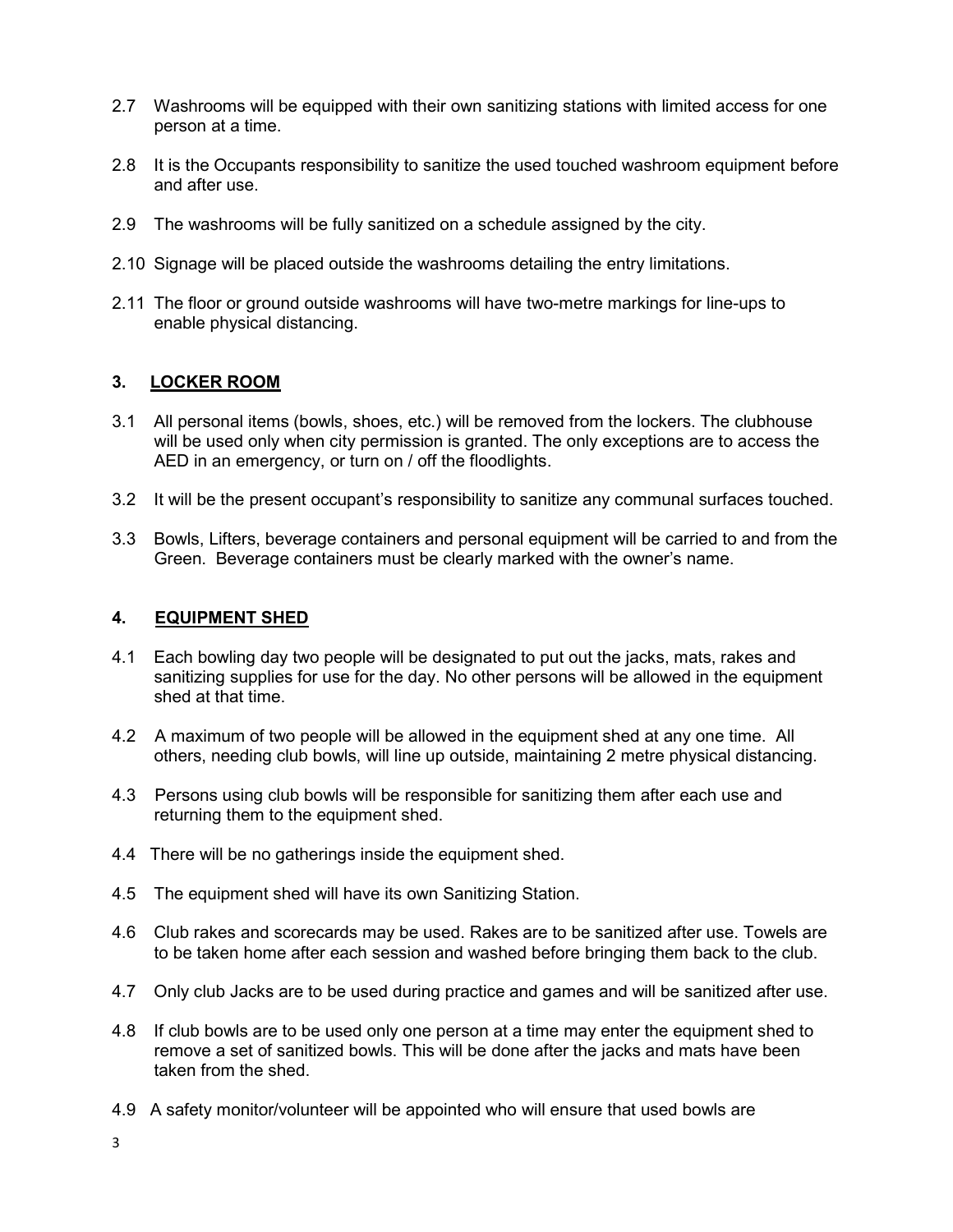appropriately sanitized and ready for use.

- 4.10 Signage outlining the Protocol for Club Bowls sanitizing and storage will be posted.
- 4.11 Bowls and jacks are to be used only for one session before being sanitized by the appointed safety monitor/volunteer.
- 4.12 Safety personnel will wear appropriate PPE when sanitizing bowls and other equipment.

#### 5. ON THE GREEN

- 5.1 If bowlers are feeling unwell, regardless of the symptoms, they are to stay home.
- 5.2 Designated time slots will be set up for all games. Members wishing to play must sign up through the online system. An email will be sent out to members around 4:00 pm on Saturday giving links to the next week's sign ups. Members are allowed one pre-booked slot at that time. There is a second time for each day's play when players may sign up for additional spots if available. Playing or practice times must be approved and NO bowlers are to be at the facility unless they have an appointment. Bowlers are to arrive no more than ten (10) minutes before start time. Bowlers must vacate the premises immediately after the bowling session has concluded.
- 5.3 Games can be singles, pairs or cutthroat, depending on numbers. The games will be up to 12 ends or up to 1 $\frac{3}{4}$  hours in length.
- 5.4 Symptom screening forms will be maintained by the club in case of a suspected outbreak at the facility. These are required every day for anyone coming on site.
- 5.5 Bowlers may use their own bowls. If club bowls are used, the posted safety protocols for using club bowls must be followed as outlined in sections 4.3, 4.8, 4.9, 4.10, 4.11 and 4.12.
- 5.6 Foot mats will be used during the bowling sessions. Foot mats will be sanitized after every game. Only one designated person per team may set their designated foot mat during each game.
- 5.7 Each team may have their own jack and only one person per team may throw their designated jack. If using only one jack for the game, only one person on the rink will touch and throw the jack.
- 5.8 One rake is allowed at each end. One person per rake is designated to gather all bowls, regardless of who scored. The designated person may be the same at both ends. The designated person(s) is not to change during the game.
- 5.9 Bowlers are not to visit with other people. Bowlers are to stay on their assigned rink and maintain physical distancing, but may use a vacant adjacent rink for extra space if needed.
- 5.10 All visitors must be club members, have a waiver on file, and fill out a symptom screening form for the day. Visitors should stay in the gazebo area. Visitors may bring their own chair. The total number of people at the facility is never to exceed 50. All exceptions are to be approved by the club executive.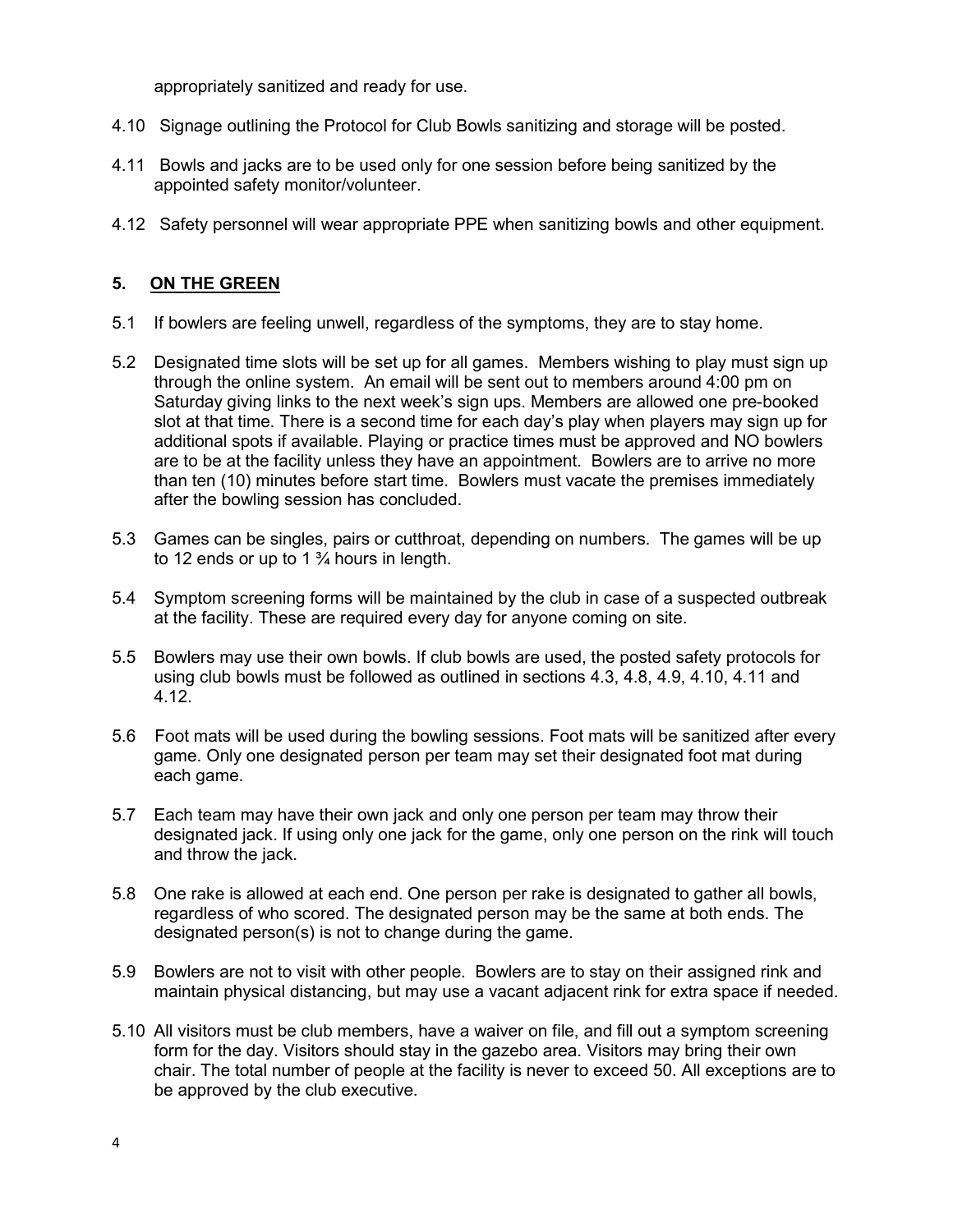- 5.11 Bowlers may not access closed spaces or any equipment other than their own, except for club bowls, following the defined protocols.
- 5.12 Bowlers may bring their own water and should put their name on their water bottle.
- 5.13 Bowlers will take home their own waste material.

#### 6. BOWLS ACTIVITIES

- 6.1 No handshakes, fist bumps, high fives or other forms of direct physical touching are allowed. Two meter physical distancing is to be maintained at all times.
- 6.2 Each Rink in use should have ready access to sanitizer products.
- 6.3 Some benches will be off limits. The ones used will be sanitized after play by those who used them. No exceptions. Bowling shoes should be worn to the green, change into them before entering the facility.
- 6.4 When changing ends, keep the 6 feet / 2 metre physical distancing at all times,
- 6.5 All bowlers must maintain 6 feet / 2 metre physical distancing at all times.
- 6.6 One person per team will be designated to handle their jack if 2 jacks are used. The jack can be centered on each end using a shoed foot. Please don't wear sandals at this time.
- 6.7 There will be 2 rakes on each rink. Each will be handled by only one person, and that may be the same person at each end. Bowls may be picked up and placed in position only by the owners of those bowls.
- 6.8 One person per rink with personal tape may measure for winning shots.
- 6.9 Physical distance space is available between all the rinks on the green.
- 6.10 There will be a maximum of four bowlers allowed on each rink.

#### 7. MEDICAL

- 7.1 All bowlers attending their first bowling session must read, understand, sign, and turn-in the Liability Waiver form and the daily Symptom Screening Questionnaire. If the bowlers have not completed both forms, they will NOT be allowed to enter the premises.
- 7.2 Symptom Screening Questionnaires must be completed each time bowlers, volunteers, and coaches attend the club.
- 7.3 If after you leave the green, and at any time after you have been at the club, you feel unwell, you are to contact your Health Officer immediately and also inform the Club President, Coach, or other Executive Committee Member.
- 7.4 It is every bowler's responsibility to help ensure the safety of all by making a timely report to a member of the club's Executive Committee.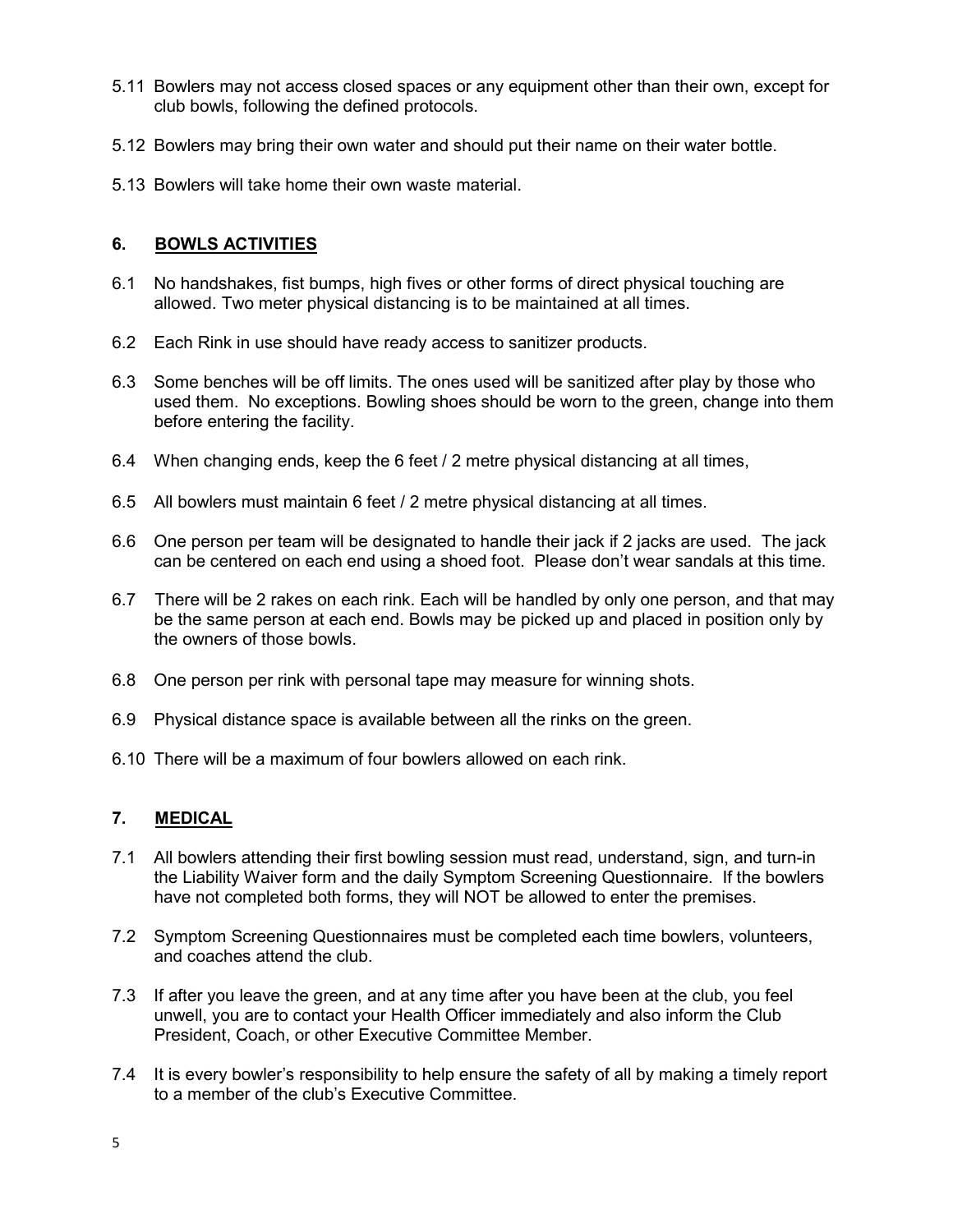7.5 In the event of a suspected case or outbreak of influenza-like-illness, the club will discuss the outbreak with the Medical Health Office (or delegate) of the local health authority.

#### 8. COACHING ( No coaching or new members this season)

#### 9. GREENS MAINTENANCE

- 9.1 Mowing will be scheduled by the city, with consideration of club usage schedule.
- 9.2 A maximum of 2-person teams will work on each green.
- 9.3 Mowers, rollers and other equipment (i.e. hand carts) will be wiped down with antivirus solution prior to being used according to city protocol
- 9.4 Personnel will be responsible for providing their own PPE. Extra gloves will be available on-site, if required.
- 9.5 Personnel will be responsible for maintaining physical distancing at all times while on site.
- 9.6 Bacterial solution (minimum 70% alcohol) for wiping down hands will be available, to be decided by the city on site.
- 9.7 Adjustments to machines will be done by the Greenskeeper (or designate) as required.
- 9.8 Maintenance personnel will depart the club as soon as possible following completion of their tasks.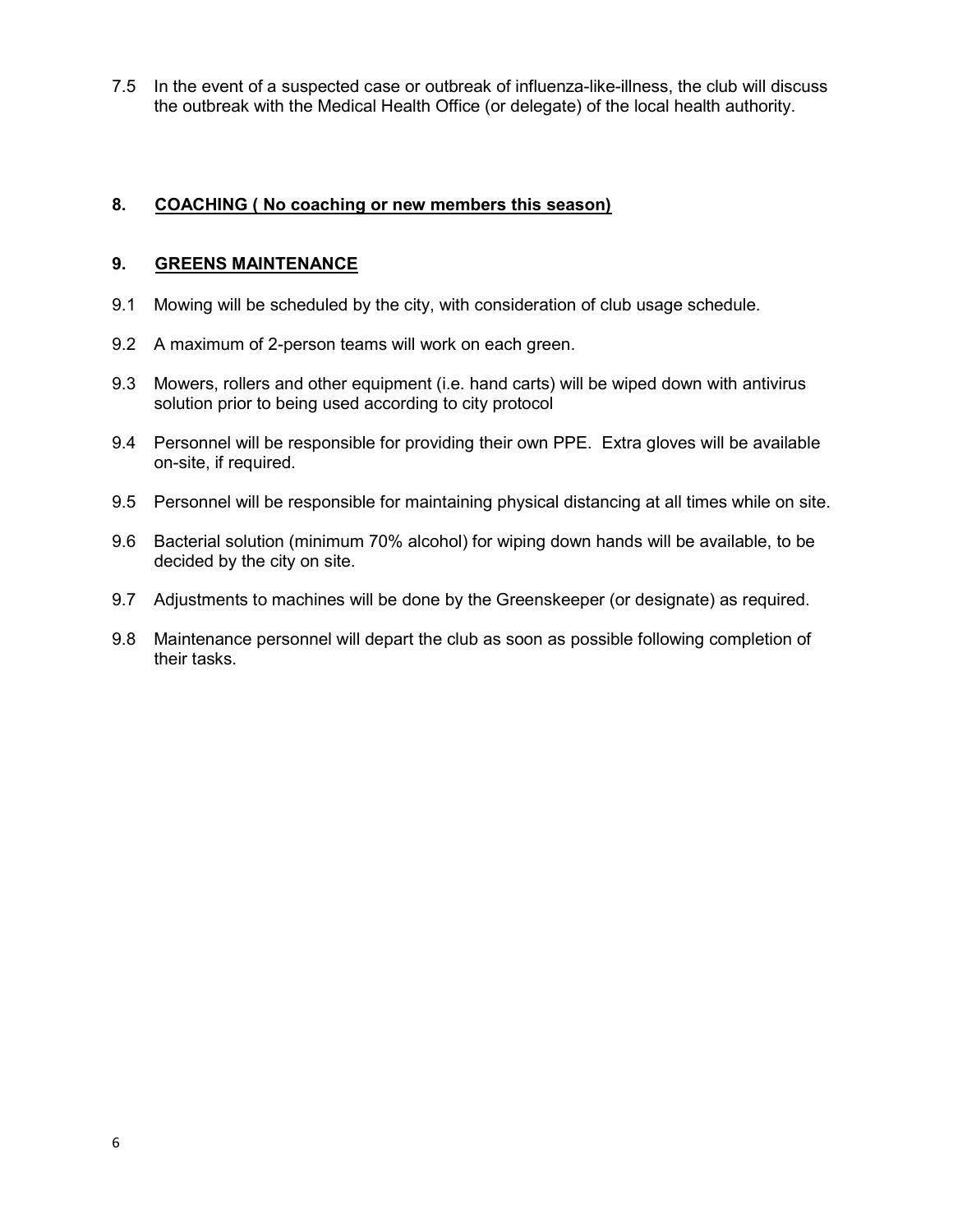## 4 APPENDICES:

APPENDIX A: SINGLE-DAY SYMPTOM SCREENING QUESTIONNAIRE FORM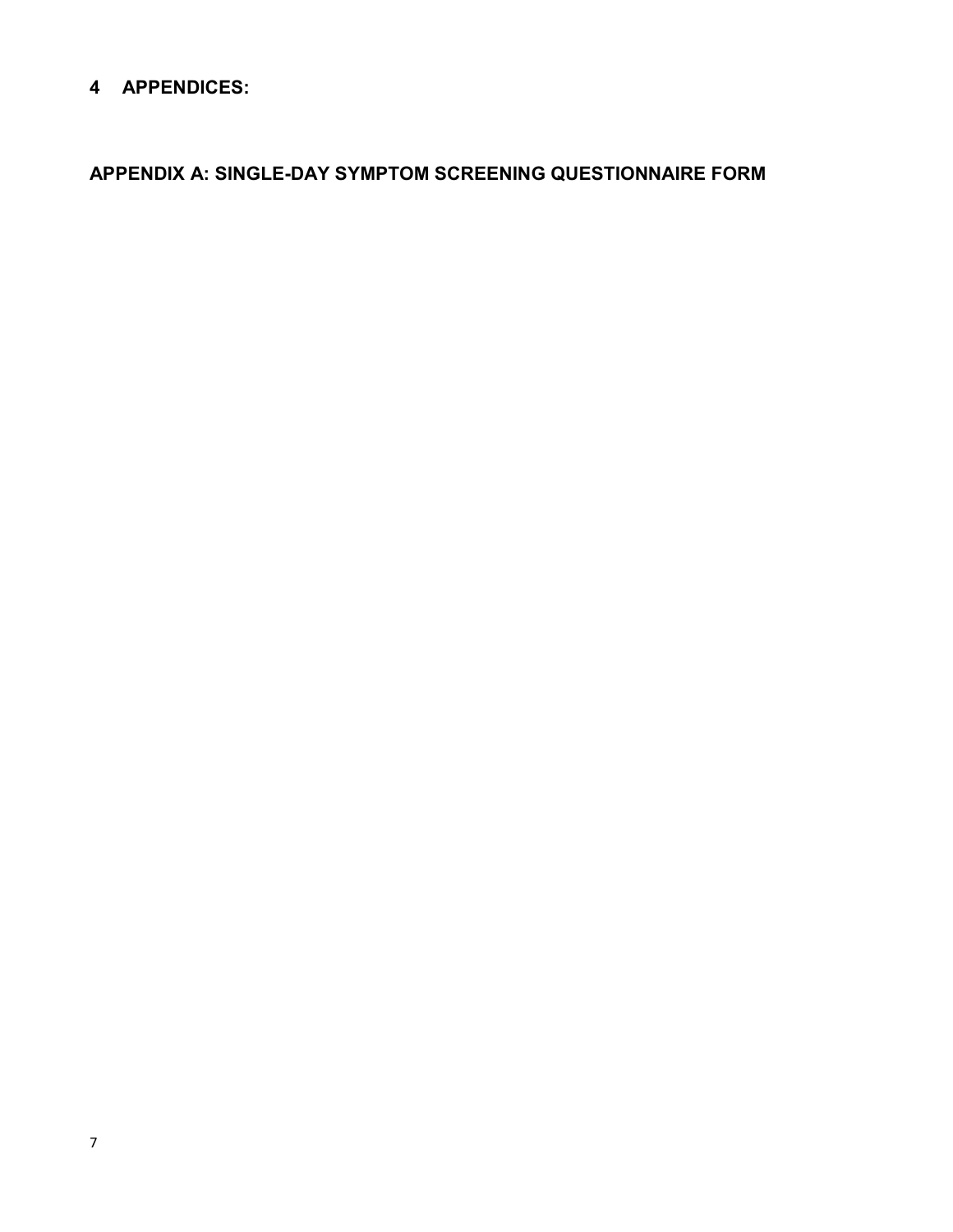## Symptom Screening

Every person entering the lawn bowling greens/grounds or facilities must complete and sign the below questionnaire EACH time they enter. No person will be allowed to stay at the club if they have not completed the below Questionnaire.

1. Do you have any of the following new or worsening symptoms or signs?

| New or worsening cough                                                                            | ❏ | Yes | ❏ | No. |
|---------------------------------------------------------------------------------------------------|---|-----|---|-----|
| Shortness of breath                                                                               | ❏ | Yes | ⊔ | No  |
| Sore throat                                                                                       | ❏ | Yes | ⊔ | No. |
| Runny nose, sneezing or nasal congestion                                                          | ❏ | Yes | ❏ | No. |
| (in absence of underlying reasons for symptoms<br>such as seasonal allergies and post nasal drip) |   |     |   |     |
| Hoarse voice                                                                                      | □ | Yes | ❏ | No. |
| Difficulty swallowing                                                                             | ❏ | Yes | ❏ | No. |
| New smell or taste disorder(s)                                                                    | ❏ | Yes | ❏ | No. |
| Nausea/vomiting, diarrhea, abdominal pain                                                         | ❏ | Yes | ❏ | No. |
| Unexplained fatigue/malaise                                                                       | ❏ | Yes | ❏ | No. |
| Chills                                                                                            | ❏ | Yes | ❏ | No. |
| Headache                                                                                          | u | Yes |   | No. |

2. Have you travelled outside of Canada or had close contact with anyone that has travelled outside of Canada in the past 14 days?

❑ Yes ❑ No

- 3. Do you have a fever?
- ❑ Yes ❑ No

4. Have you had close contact with anyone with respiratory illness or a confirmed or probable case of COVID-19?

❑ Yes ❑ No

If you have answered YES to any question you have not passed and cannot enter the club grounds, greens or facilities. It is recommended that you contact your medical practitioner and discuss the results of this questionnaire.

Print Member Name Date

**Signature**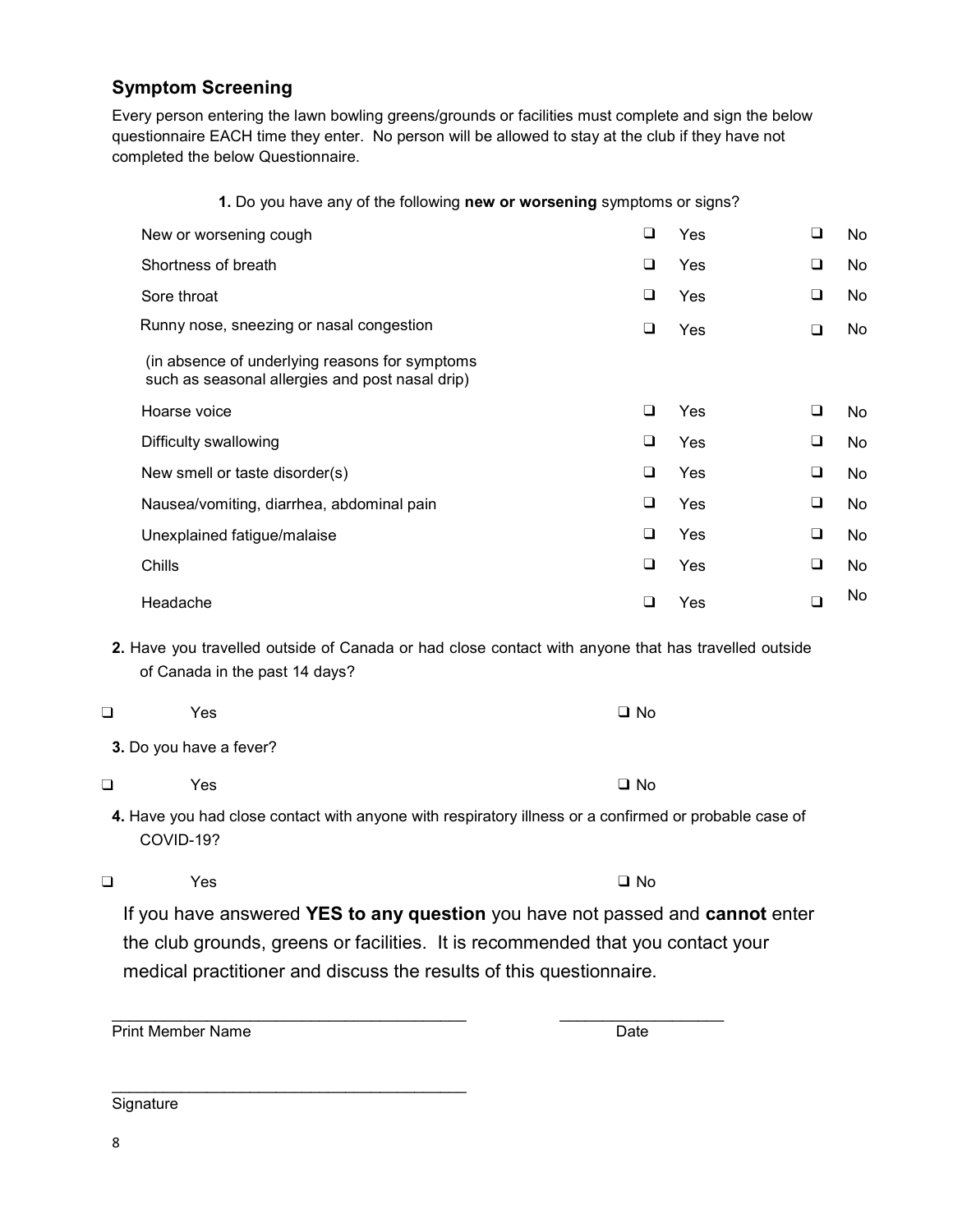## APPENDIX C: CHART FOR DILUTING BLEACH

## Diluting bleach

The directions below use bleach that is 5.25%. For other concentrations please use the Foodsafe bleach calculator.

Bleach solutions may be used in spray bottles or wiped onto surfaces and other items. Bleach and water mixtures are effective for 24 hours so only make as much as you need daily.

BCCDC - Recommended bleach, water ratios and cleaning times needed for COVID-19 disinfecting.

| Recommended bleach,<br>water ratios, and<br>cleaning times needed<br>for COVID-19<br>disinfecting                                       | High touch and heavily<br>soiled areas (appropriate<br>for households with<br>illness) | All other<br>surfaces                         | Food contact surfaces                             |
|-----------------------------------------------------------------------------------------------------------------------------------------|----------------------------------------------------------------------------------------|-----------------------------------------------|---------------------------------------------------|
| <b>Example areas and surfaces</b>                                                                                                       | Toilets, light switches,<br>door knobs, cell phone,<br>TV remotes, bathroom<br>faucets | Tables, counters,<br>floors, chairs,<br>cribs | Any surface or<br>equipment that<br>contacts food |
| <b>Bleach concentration</b><br>in ppm (refers to the % ratio of<br>bleach to water)<br>OR 1 part bleach diluted in ##<br>parts of water | 1000 ppm<br>0.1%<br>(1:49)                                                             | 500 ppm<br>0.05%<br>(1:99)                    | $100$ ppm<br>0.01%<br>(1:499)                     |
| Time to leave wet,<br>rinsing and drying                                                                                                | Allow 1 minute then rinse Allow 5 minutes,<br>with clean water                         | no rinse required,<br>let air dry             | Allow to air dry, no<br>rinse required            |